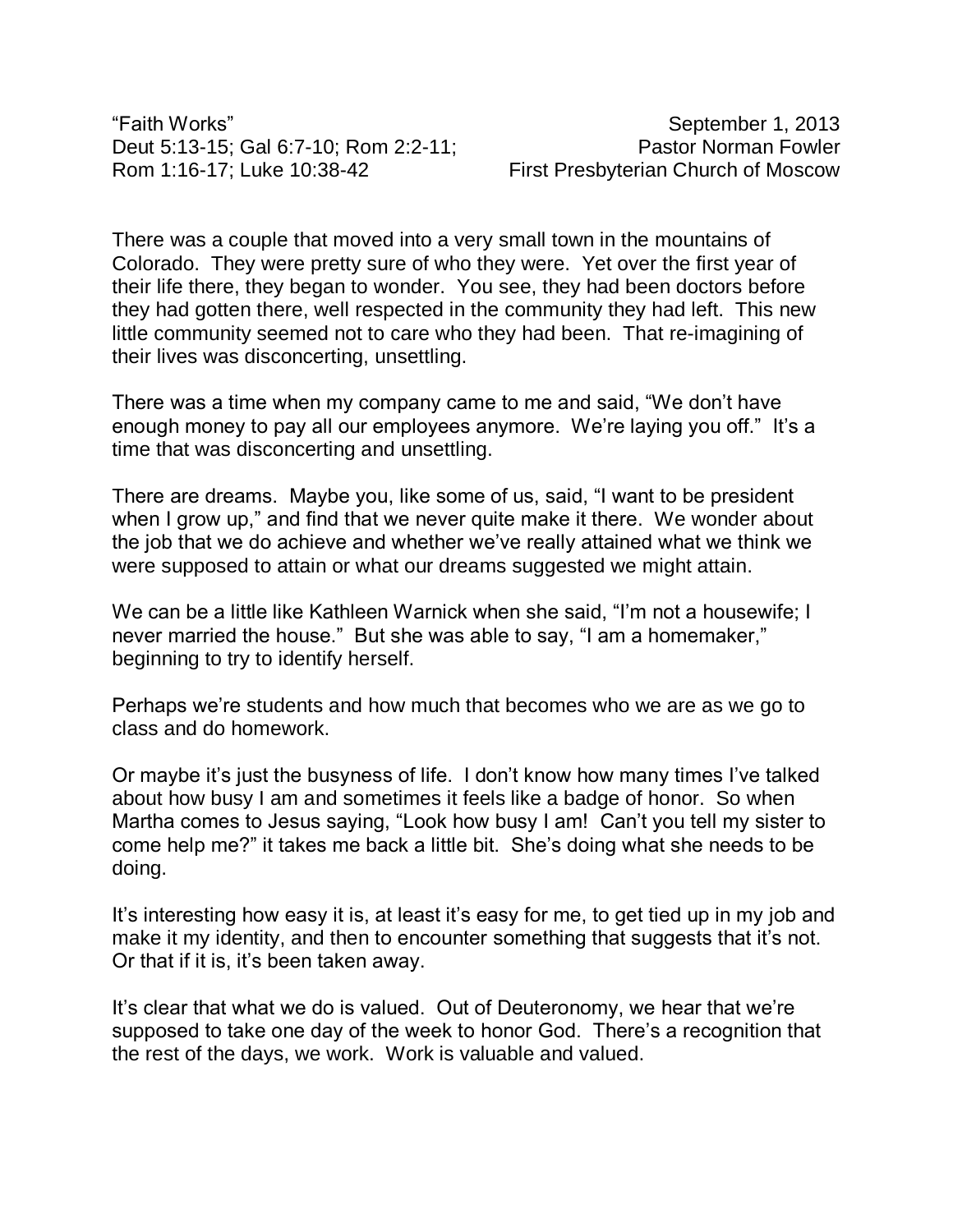I have a baseball bat. There are a number of reasons why a person might hold a baseball bat. Maybe I'm a baseball player. Maybe I make bats. Maybe I'm giving it away—a coach or a parent giving a baseball bat to a child so they might learn to play. Maybe I'm a thug. Maybe I'm just a silly preacher with a point to try to make. You see, it can be a lot of different things.

When we come to the idea of work, the way we do it, what we do, we can think about it in a lot of different ways. In some ways, it's the perspective we bring or the context that gets formed around it. As I demonstrated the different ways of holding the bat, it began to tell what I was doing and who I was in relationship to it.

As we think about the nature of work, I began to look at scripture and some basic understanding of what it might think of as work, our work. We could look at the gifts that God gives – and there are different opportunities within the family of faith – but it doesn't spend a lot of time looking at the other kinds of work we do. It doesn't tell us whether a farmer is any better than a plumber or a university president. In fact, we read that we're all going to be judged by the same standards, so it doesn't seem the range is what matters so much. But what Paul goes on to say is that what matters is that we do good. It's not so much whether I'm a baseball player, a coach, a maker of bats, a pastor trying to make a point, but in the process, am I doing good. Are we doing good and are we honoring God?

We can come to work with a lot of different motivations. I can go to work because I have to. I can go to work because I want the paycheck. I can go to work because there's a certain amount of status in it. I can go to work because I love the project I'm working on, the things I'm doing. I can go to work because I love the people who are there. There are a lot of reasons to do work. I think what Paul is suggesting is that a foundational reason for our work is to do good. That might embody some level of reason within our work, but does the work define us? James says, basically, that faith without works is dead. But through my works I can show you my faith. So there is a way in which the work begins to be a window into who we are—or the way we do the job we do shows our works.

But what really is the bottom line about who we are? Clearly, that God cares about what we do. *We reap what we sow* is pretty clear. But then we read those lines out of Romans: it is by faith we are saved. At the bottom of it all, it's not just that we do good, but we know the One that's good. It is through faith. It is that trust in the One who loves us. It is finding that God calls us all to the table. It is that wonder of forgiveness that lets us be part of the family of God.